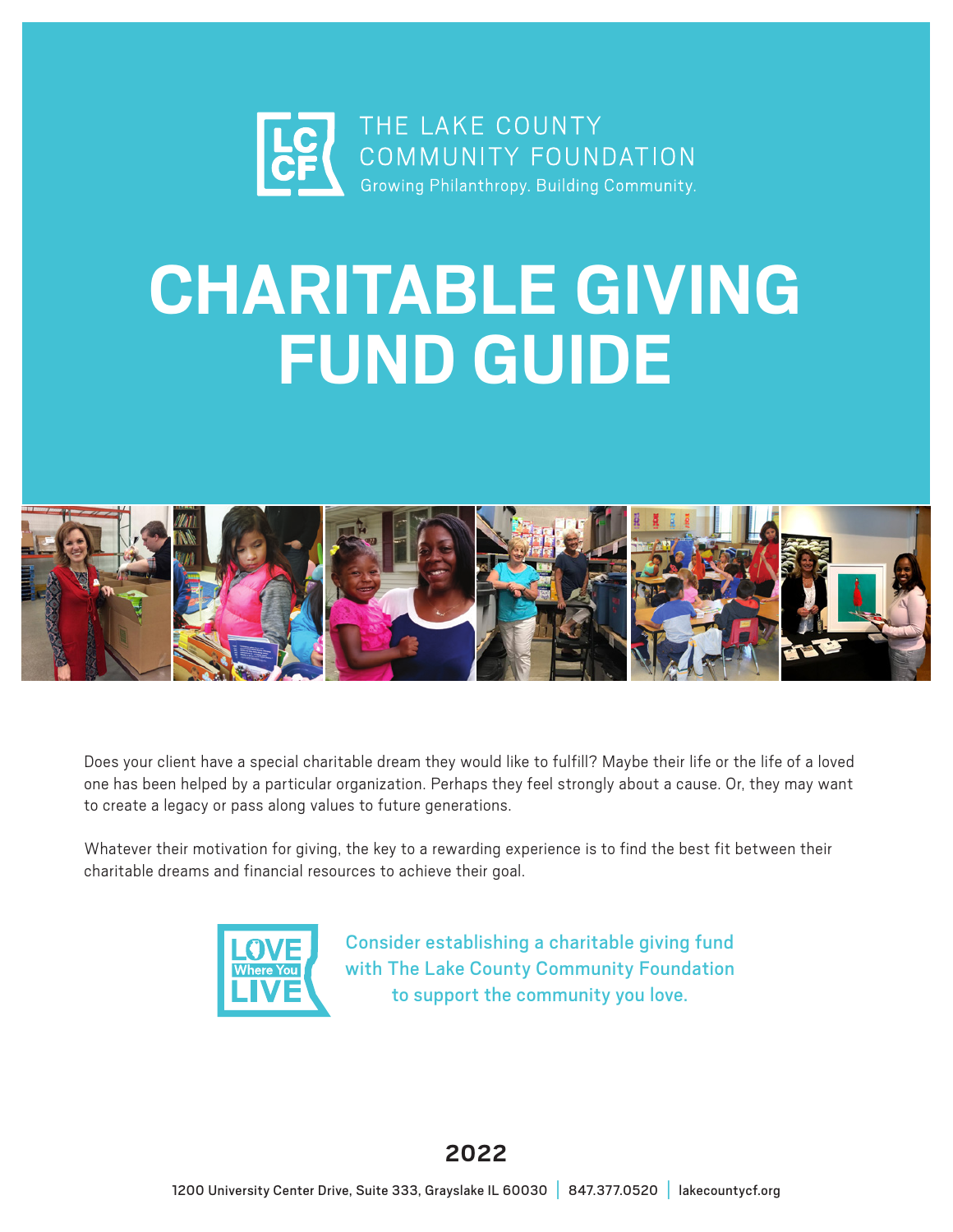# At The Lake County Community Foundation, we believe in the power of community and philanthropy to change lives. LCCF can help your client match their passion with their philanthropy.

Now in its 18th year in Lake County, LCCF works as a catalyst for generosity and change; a connector of donors, partners, dollars, ideas and organizations; and as the permanent steward of charitable funds dedicated to Lake County and our most vulnerable residents. As a geographic affiliate of The Chicago Community Trust, one of the nation's oldest and largest community foundations, LCCF provides a variety of charitable giving services to assist individuals, families, corporations and institutions in achieving philanthropic goals.

# **FUNDS & SERVICES OFFERED**

# **DONOR ADVISED FUNDS**

A donor advised fund is a philanthropic vehicle that allows donors to make a charitable contribution, receive an immediate tax deduction and then recommend grants from the fund over time. A fund allows donors to remain actively involved in distributions from the fund during their lives and, if desired, the life of a successor generation of advisors by making grant recommendations for approval by LCCF's executive director. A maximum of two generations of successor advisors can be named. A donor advised fund can be a creative, economic and more efficient alternative to establishing a private foundation.

# **DESIGNATED FUNDS**

A designated fund allows a donor to designate a specific charitable organization or organizations as the recipient or recipients of the distributions from the fund. LCCF, as an affiliate of The Chicago Community Trust, ensures that the designated recipients receive support as long as they remain in existence and continue to fulfill their intended charitable purpose. Designated Funds are often funded with estate gifts.

## *Agency Funds — Endowed and Non-Endowed*

An agency fund is held and managed by LCCF as the sponsoring organization on behalf of the nonprofit organization, or agency, which is both the donor and the beneficiary of the fund.

- A **PERMANENT ENDOWMENT FUND** gives organizations the opportunity to create a fund that generates investment income, year after year, which is then paid out pursuant to a spending policy. The permanence of an endowment fund is both appealing and reassuring to donors and nonprofit boards of directors who seek the enduring value of a dedicated source of income to support the organization they love, today and forever.
- A **NON-ENDOWED AGENCY FUND** gives organizations the opportunity to build non-endowed dollars in a professionally managed fund that can generate investment income, year after year, but also remains fully accessible with a vote of the nonprofit's board. A portion of the earned income can be drawn down in set annual payments or reinvested in the fund to grow over time, according to the organization's needs. It's a flexible, cost-effective way for nonprofits to build funds for a project or future operational needs.

## **PLANNED GIVING – THE LAKE COUNTY LEGACY SOCIETY MEMBERSHIP**

The Lake County Legacy Society recognizes individuals and families who have chosen to shape Lake County's future by making a gift to The Lake County Community Foundation in their estate plans. By doing so and agreeing to be publicly recognized, this inspires others to consider such long-term gifts for the benefit of Lake County. These can take many forms, including designated bequests for specific fields of interest or unrestricted estate gifts.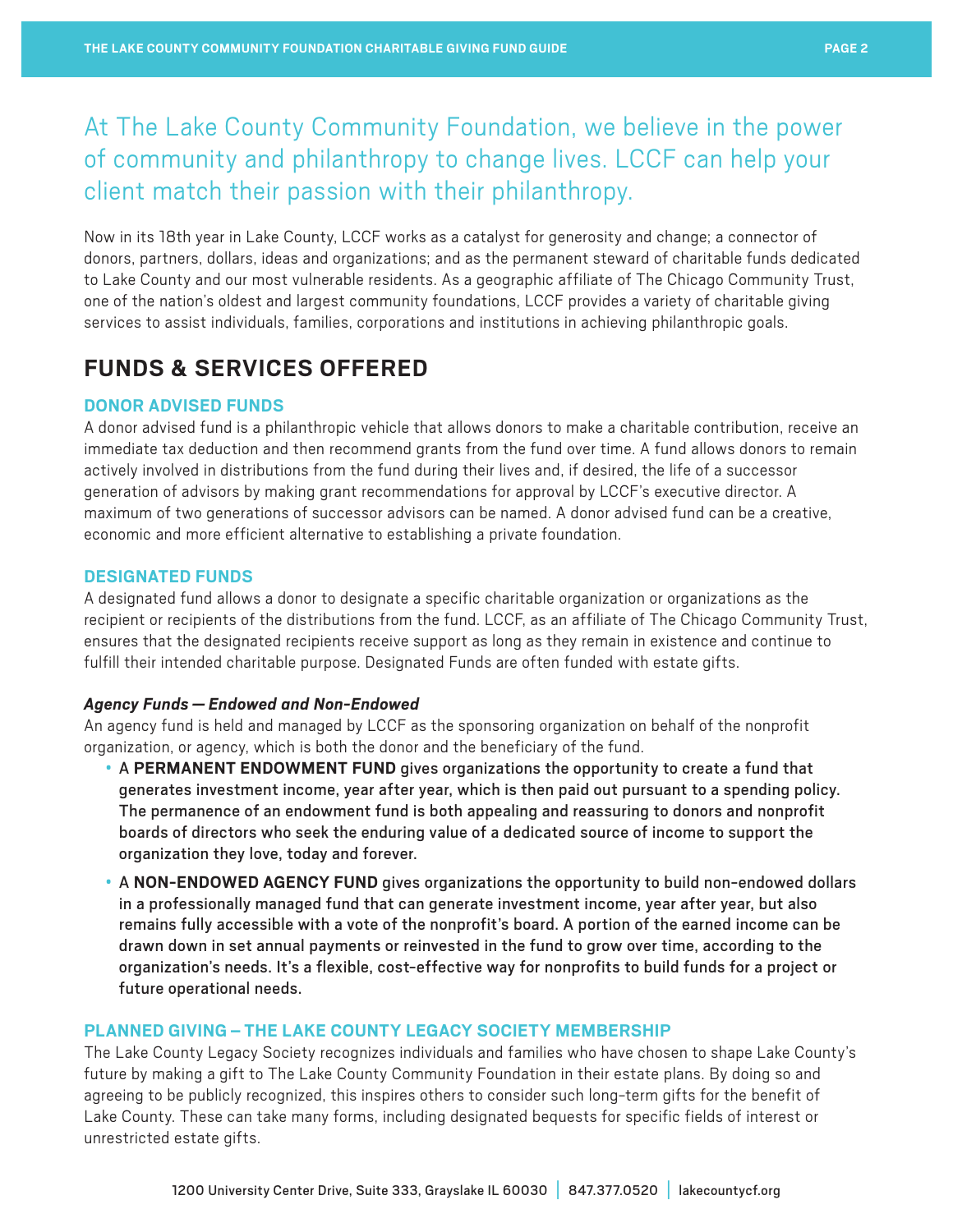# **TEN REASONS TO ESTABLISH A FUND WITH THE LAKE COUNTY COMMUNITY FOUNDATION**

Establishing your own named charitable giving fund is simple and rewarding. The Foundation holds a family of funds ranging in size and shape—all of which support individuals, families and organizations in achieving their philanthropic goals and from which great charitable and community benefit is derived annually.

## • **EFFICIENCY AND CONVENIENCE**

A fund is a simple, effective way to put charitable assets to work and an affordable alternative to operating a private foundation. LCCF handles the administrative, accounting, audit, legal and reporting requirements.

## • **PROFESSIONAL INVESTMENT MANAGEMENT**

Due diligence is performed through LCCF's investment managers to preserve the investment structure of your philanthropic assets.

## • **RECOGNITION OR ANONYMITY**

You can choose the name of your fund and receive recognition when grants are made in its name, or you may give anonymously.

#### • **SERVICE AND SCOPE**

You receive individualized service to help you achieve your personal charitable goals, or those of your organization and agency. Funds at LCCF can be as broad or as focused in scope as donors wish.

## • **TAX ADVANTAGES**

LCCF is a 501(c)(3) public charity, so your gift qualifies for maximum deductions. You do not pay taxes on investment earnings from the fund.

## • **YOUR LEGACY**

Your gift will support causes you care about most—now and forever. Should community issues you wish to address now become resolved in the future, LCCF will preserve the integrity of the original donor intent and redirect grants to fund similar causes.

#### • **ACCOUNTABILITY**

LCCF investment policy and annual independent audit as a supporting organization and geographic affiliate of The Chicago Community Trust are available for review.

#### • **ONLINE PRESENCE**

Your fund has a dedicated page on [www.lakecountycf.org](http://www.lakecountycf.org), enabling you and others to give directly online. Grant making is supported via the Instant Impact online portal.

#### • **LOCAL EXPERTISE**

LCCF has a knowledgeable staff that has built strong relationships with community leaders and nonprofits across Lake County. This means informed grant making for greater impact—not just checks out the door.

#### • **COMMUNITY IMPACT**

LCCF serves many donors and therefore has unique opportunities to leverage common interests and pool resources for gifts that have meaningful and lasting impact in our region.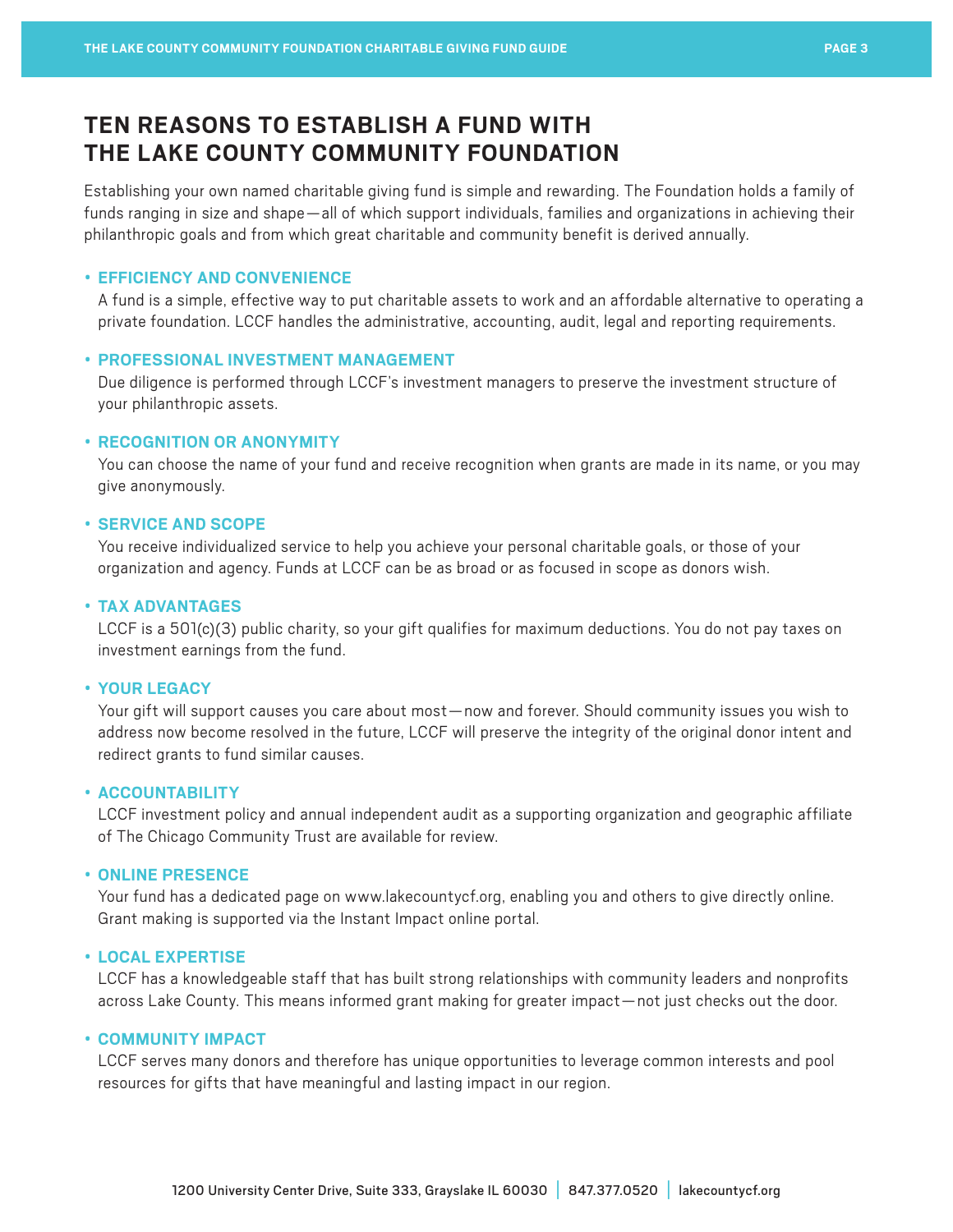# **A COMPARISON OF DONOR ADVISED FUNDS AT THE LAKE COUNTY COMMUNITY FOUNDATION & PRIVATE FOUNDATIONS**

|                                                              | <b>DONOR ADVISED FUNDS AT LCCF</b>                                                                                                                        | <b>PRIVATE FOUNDATIONS</b>                                                                                                                                                                           |
|--------------------------------------------------------------|-----------------------------------------------------------------------------------------------------------------------------------------------------------|------------------------------------------------------------------------------------------------------------------------------------------------------------------------------------------------------|
| <b>Fund Basis</b>                                            | A component fund of LCCF.                                                                                                                                 | An independently organized not-for-profit<br>corporation or trust.                                                                                                                                   |
| <b>Tax Status</b>                                            | Shares the public charity status of LCCF.                                                                                                                 | Must apply for tax exemption from the IRS.                                                                                                                                                           |
| <b>Ease of Creation</b><br><b>Costs/Timing</b>               | No establishment costs. May be created immediately.                                                                                                       | Full corporate start-up costs plus legal, accounting<br>and filing costs. Lengthy IRS approval.                                                                                                      |
| <b>Assets Required</b>                                       | \$10,000 or more.                                                                                                                                         | Substantial assets required.                                                                                                                                                                         |
| Charitable<br><b>Deduction of</b><br><b>Cash Gifts</b>       | Tax deduction of up to 60% of adjusted gross<br>income.                                                                                                   | Tax deduction is limited to 30% of adjusted gross<br>income.                                                                                                                                         |
| <b>Charitable</b><br>Deduction of<br>Appreciated<br>Property | Tax deduction for full fair market value, including<br>closely held stock, up to 30% of adjusted gross<br>income.                                         | Tax deduction limited to original cost basis, up to<br>20% of adjusted gross income. Only listed securities<br>deductible at fair market value.                                                      |
| Control of<br>Assets and<br><b>Grants</b>                    | Individual, family or committee makes grant<br>recommendations. Final decisions rest with LCCF.                                                           | Complete control is retained over investments and<br>grant making, subject to meeting IRS requirements.                                                                                              |
| <b>Duration</b>                                              | Two generations typically.                                                                                                                                | Perpetual.                                                                                                                                                                                           |
| <b>Fund</b><br><b>Distributions</b>                          | None mandatory-no minimum payout required.                                                                                                                | Approximately 5% of net investment value must be<br>paid out for charitable purposes annually. Prohibition<br>against grants to support lobbying. Restriction on<br>scholarship and research grants. |
| Confidentiality                                              | Name of donors need only be revealed to the IRS.                                                                                                          | Asset balances, names/addresses of directors and<br>contributors, grants, investments, fees and salaries<br>must be made public through 990-PF.                                                      |
| <b>Grant Making</b><br><b>Management</b>                     | Staff expertise in identifying recipients, proposal<br>review and performance evaluation.                                                                 | Trustees must perform, contract or hire for these<br>services.                                                                                                                                       |
| <b>Annual Costs</b>                                          | 0.6% of the fund's net asset value is charged as a<br>fee for fund administration. There is also an<br>embedded expense ratio within the investment pool. | Administration can be costly.                                                                                                                                                                        |
| <b>Annual Tax Filing</b><br>and Administration               | Not required.                                                                                                                                             | Must be filed by the foundation, with required<br>supporting schedules.                                                                                                                              |
| <b>Investments</b>                                           | No federal investment requirements; no equity<br>concentration restrictions; opportunity to<br>participate in investment pools.                           | Foundation must research and secure its own<br>investments. Certain types of investments<br>prohibited.                                                                                              |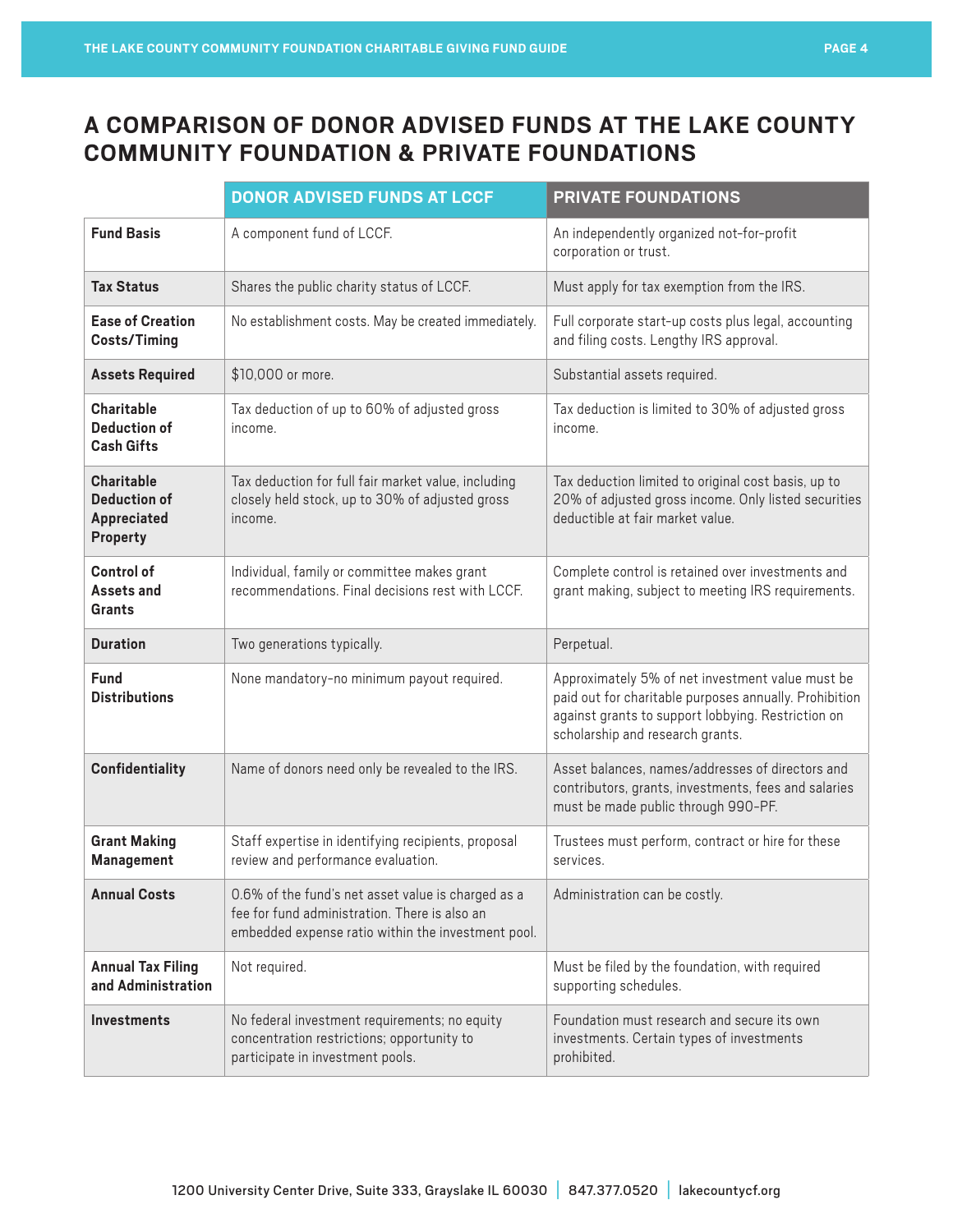# **THE LAKE COUNTY COMMUNITY FOUNDATION INVESTMENT POOL**

The Lake County Community Foundation is grateful for the generosity of those who make Lake County a stronger, healthier, more vital region by establishing named funds to achieve their charitable goals. The Foundation stewards 34 charitable funds and endowments for general community benefit or designated purposes, including 24 donor advised funds, 3 designated funds, 4 agency funds, 1 scholarship fund, the Robert F. Reusché Operating Endowment, and both restricted and unrestricted endowment funds. The Foundation is also able to receive and convert family foundation assets and maintain field of interest funds.

# **ASSET ALLOCATION TARGET**



# **INVESTMENT PERFORMANCE** *as of December 31, 2021*

During 2020, The Lake County Community Foundation elected to begin a new Investment Advisor relationship in order to better meet the Foundation's portfolio management and wealth planning needs, while prioritizing social responsibility in alignment with our mission. The McMullan Escamilla Team at William Blair began the process of transitioning the Foundation's investment portfolio in the first quarter of 2021. Due to the short timespan for performance of this account, we have also included The Lake County Community Foundation's legacy performance through 2020 for reference.

|                 | William Blair | Previous Investment Performance as of December 31, 2020 |        |                |        |
|-----------------|---------------|---------------------------------------------------------|--------|----------------|--------|
|                 | YTD-2021      | l vr                                                    | 3 vr   | $5 \text{ yr}$ | / vr   |
| Investment Pool | 20.3%         | 21.58%                                                  | 1179%  | 12 94%         | 10 19% |
| Policy Index    | 16.8%         | 16.01%                                                  | 10 61% | 11 92%         | 9.68%  |

## **INVESTMENT MANAGEMENT FEE**

Current effective rate is approximately 0.65%.

## **INVESTMENT ADVISOR**

The McMullan Escamilla Team at William Blair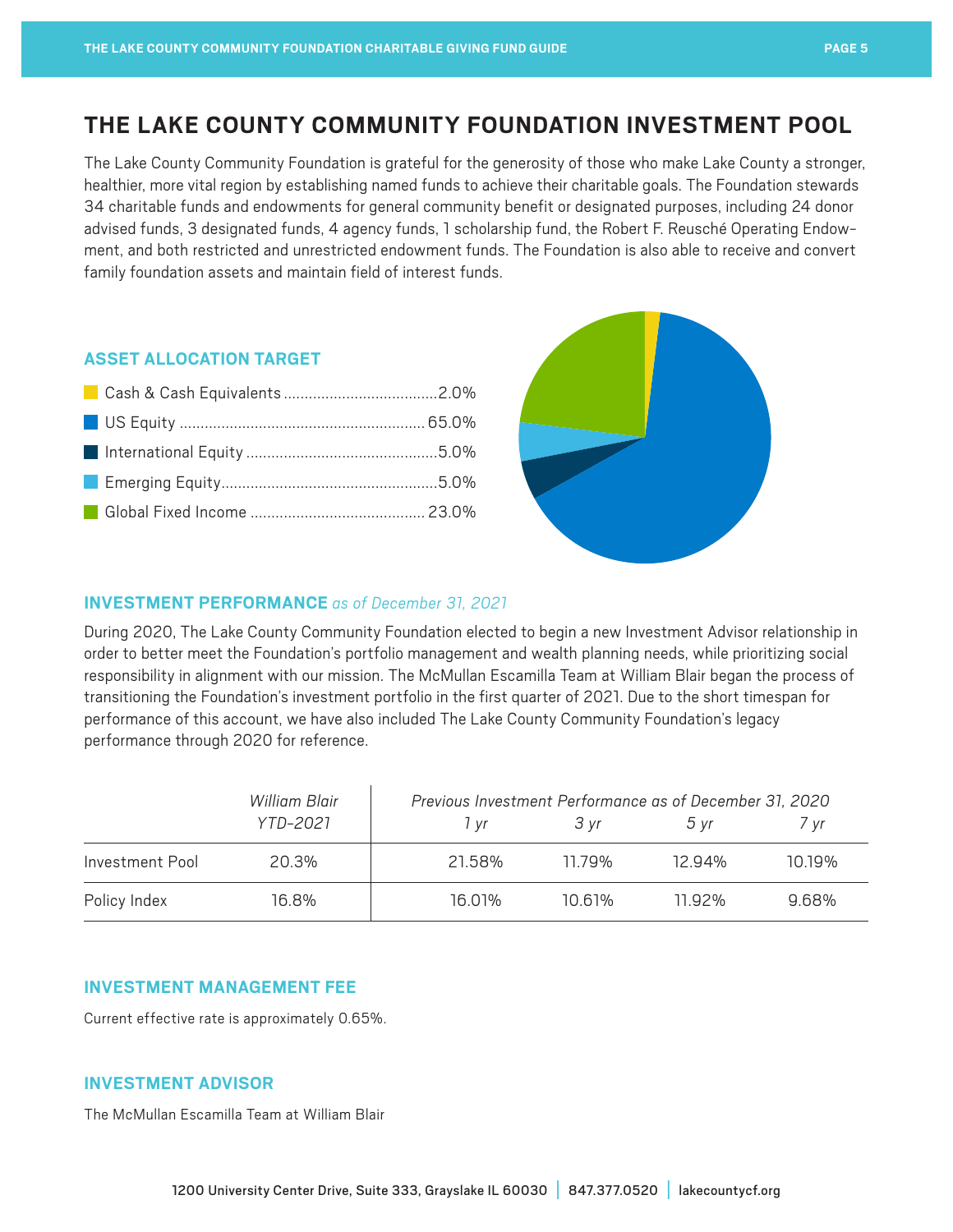# **FUND POLICIES & PROCEDURES**

# **HOW TO RECOMMEND A GRANT**

Grant recommendations may be made by any person designated to make a recommendation, (e.g., donor advisors, additional advisors or successor advisors). Successor advisors are only allowed to make grant recommendations after the death of the original donor.

To simplify the grant making process, The Lake County Community Foundation uses an online donor portal called Instant Impact to support grant making from donor advised funds. At the time your fund is established Foundation staff will set you up with an Instant Impact account enabling you to:

- Make grant recommendations from your fund
- View your fund's spendable balance
- Review your previous grant making history

Should you choose not to use Instant Impact, our staff can work with you to facilitate the grant recommendation. For this, we require the name, address and telephone number of the recipient organization. You must also provide a point of contact at the charity receiving the grant. As a part of our charitable giving program, The Lake County Community Foundation will undertake its own due diligence procedures to ensure the recipient organization is a qualified charity. In addition, LCCF will send payments directly to the charitable organization, not to or through donors or designated advisors.

# **GRANT TIMING**

Typically, grants are processed in 5–10 business days; however, it make take up to 14 business days from the time a grant recommendation is received for a grant check to be mailed to the grant recipient. If a grant is not approved, is delayed or if more information is required, LCCF staff will contact you. You can review your past and pending grants using Instant Impact.

## **GRANT ELIGIBILITY**

Grants may only be made to qualified charities organized and operating anywhere in the United States. A qualified charity is a U.S. tax-exempt organization as described in Section 501 (c)(3) of the Internal Revenue Code or a governmental entity described in Section 170 (c) of the Code, only if that organization or unit also qualifies as a public charity as described in Section 509 (a)(1),(2) or (3) of the Code or a private operating foundation described in Section 4942 (j)(3) of the Code. Places of worship, government and municipal entities and most educational institutions qualify. *Grants may also be made to any international public charity with U.S. based public charity affiliates.*

## **GRANT SIZE**

The minimum grant size is \$250. There is no limit on the number of grants that can be made from a fund, so long as the fund has sufficient assets.

#### **GRANT PROHIBITIONS**

A fund may not be used to make grants that personally benefit a donor or an advisor or satisfy a pledge obligation of the donor or advisor, e.g., a grant cannot be used to pay membership fees, dues, tuition, purchase tickets for a benefit or purchase items at a charitable auction or sweepstakes. The fund may not be used to split payments to a fundraising event (a "bifurcated grant") e.g., paying the non-charitable portion individually and the deductible portion from the fund. Pursuant to the Internal Revenue Code, LCCF will not approve grants to individuals, private non-operating foundations, political candidates or parties or for lobbying purposes.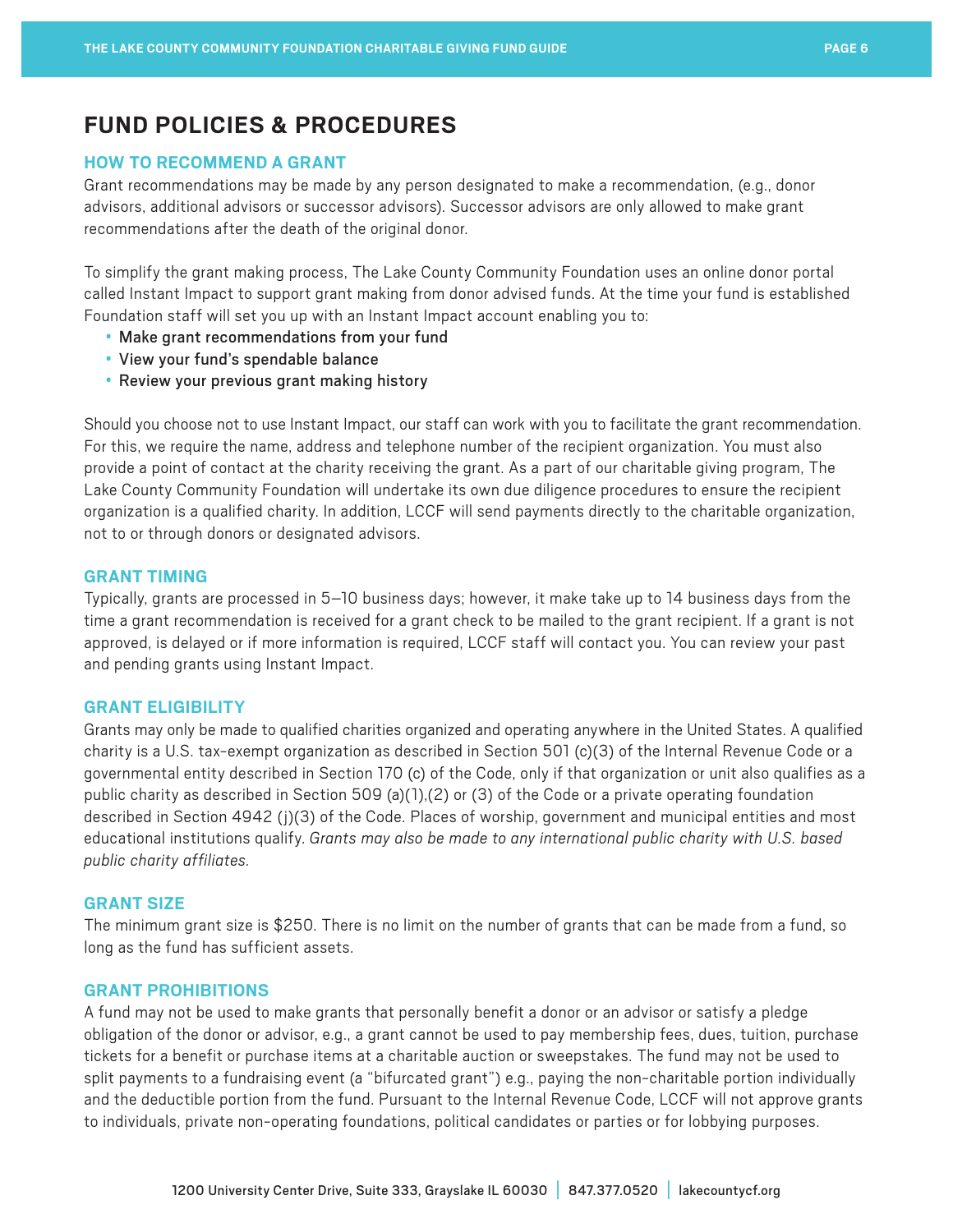#### **DONOR RECOGNITION**

Donors may choose from a variety of recognition levels:

- Reference the fund name only
- Reference the fund name and individual names
- Recognize "in honor of" or "in memory of" an individual
- Remain anonymous

# **ADMINISTRATIVE FEES**

Fees support fund and grant management, investment oversight and reporting as well as the general operations of the Foundation. Administrative fees are 60 basis points (.6%) annually, and may vary depending on the type of fund. For more information regarding fee structure, please contact LCCF.

#### **FUND REPORTING**

Statements will be mailed to you quarterly to keep you apprised of your fund's status. These statements will reflect a summary of fund balances, investment allocation, contributions to the fund and grants made from the fund. In addition to receiving these quarterly statements, you may access your fund's spendable balance and check on the status of your grants using our online platform, Instant Impact.

# **INVESTMENT ADVISOR**

William Blair, headquartered in Chicago, is an 85 year-old investment firm committed to serving our clients with the highest level of integrity, competence and service. The core of the firm is equity research with expertise in discovering and evaluating high quality growth franchises. This has been a differentiating feature and important contributor in our goal of delivering superior client returns with less relative volatility over the long term.

The McMullan Escamilla team specializes in creating customized and balanced portfolios for individuals, multi-generational families, not-for-profit organizations, and pension and profit sharing plans.

#### **ABOUT THE LAKE COUNTY COMMUNITY FOUNDATION**

The Lake County Community Foundation is a public charity and sponsoring organization of charitable funds. As an affiliate of The Chicago Community Trust, LCCF brings together philanthropists and donors, dollars and ideas to build permanent funds to benefit Lake County, Illinois—today and for generations to come. Since 2003, LCCF has grown to nearly \$19 million in assets, and has served as a catalyst for generosity and change; a connector of people and organizations; and as the permanent steward of charitable funds dedicated improving the lives of the most vulnerable residents of Lake County. For additional information, visit [www.lakecountycf.org](http://www.lakecountycf.org).



Consider establishing a charitable giving fund with The Lake County Community Foundation to support the community you love.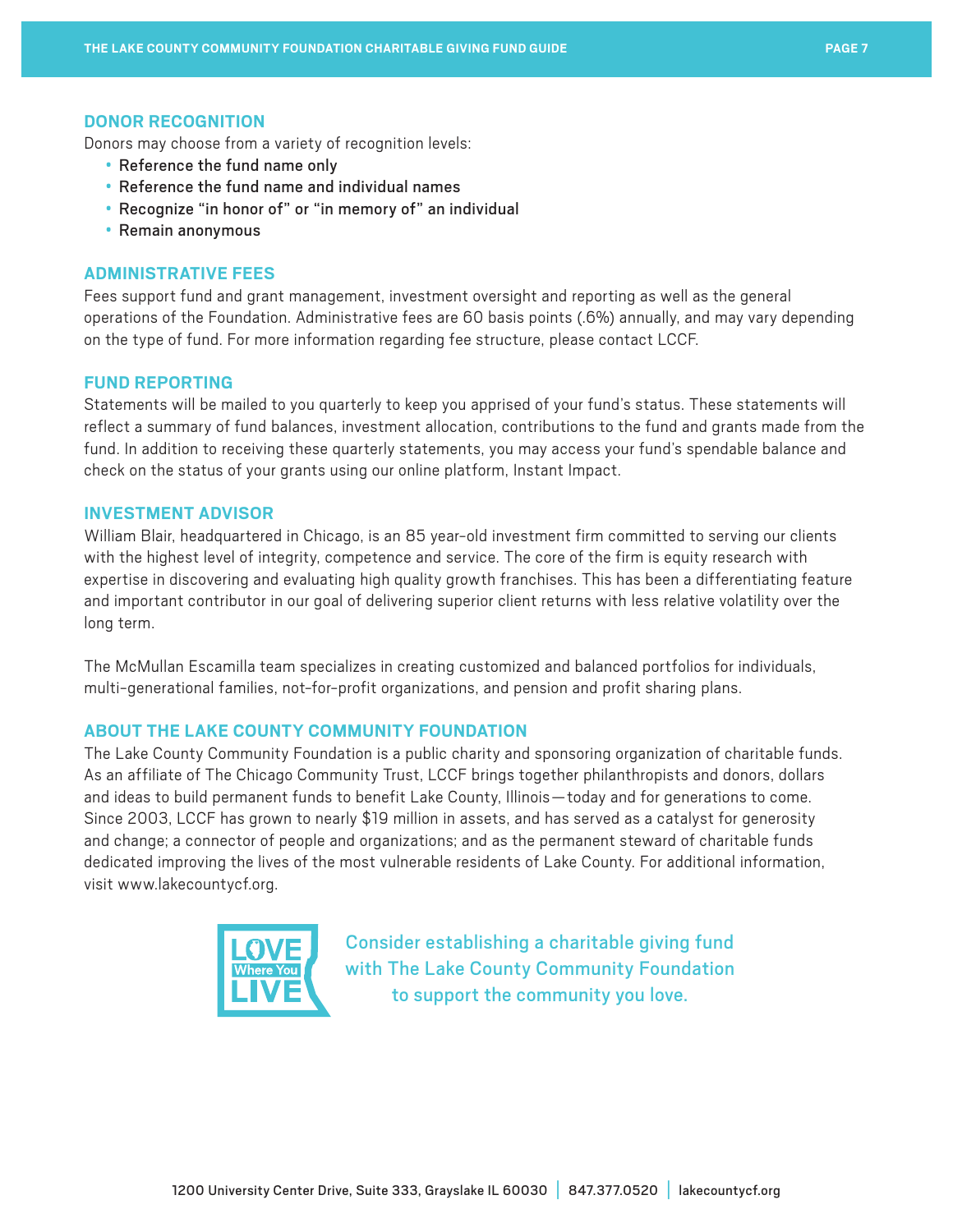# **SPEAK TO AN EXPERT**

As you consider your giving options, please remember that every sponsoring organization has its own rules and policies. We encourage you to engage a professional advisor to help guide you through the process.

# **ABOUT YOUR FUND**

## **DONOR INFORMATION**

| <b>Primary Donor</b>            |  |
|---------------------------------|--|
|                                 |  |
|                                 |  |
|                                 |  |
|                                 |  |
|                                 |  |
| <b>Additional Primary Donor</b> |  |
|                                 |  |
|                                 |  |
|                                 |  |
|                                 |  |
|                                 |  |

# **FUND ADVISOR INFORMATION**

Donors listed above are considered the primary fund advisors and have the authority to access fund information, recommend grants, name additional fund advisors and successor advisors. If the donors do not wish to act as fund advisors, please indicate below.

# *Additional Fund Advisor*

| Name of Trust, Foundation, Estate or Corporation (if applicable)<br>1988 |  |
|--------------------------------------------------------------------------|--|
|                                                                          |  |
|                                                                          |  |
|                                                                          |  |
|                                                                          |  |